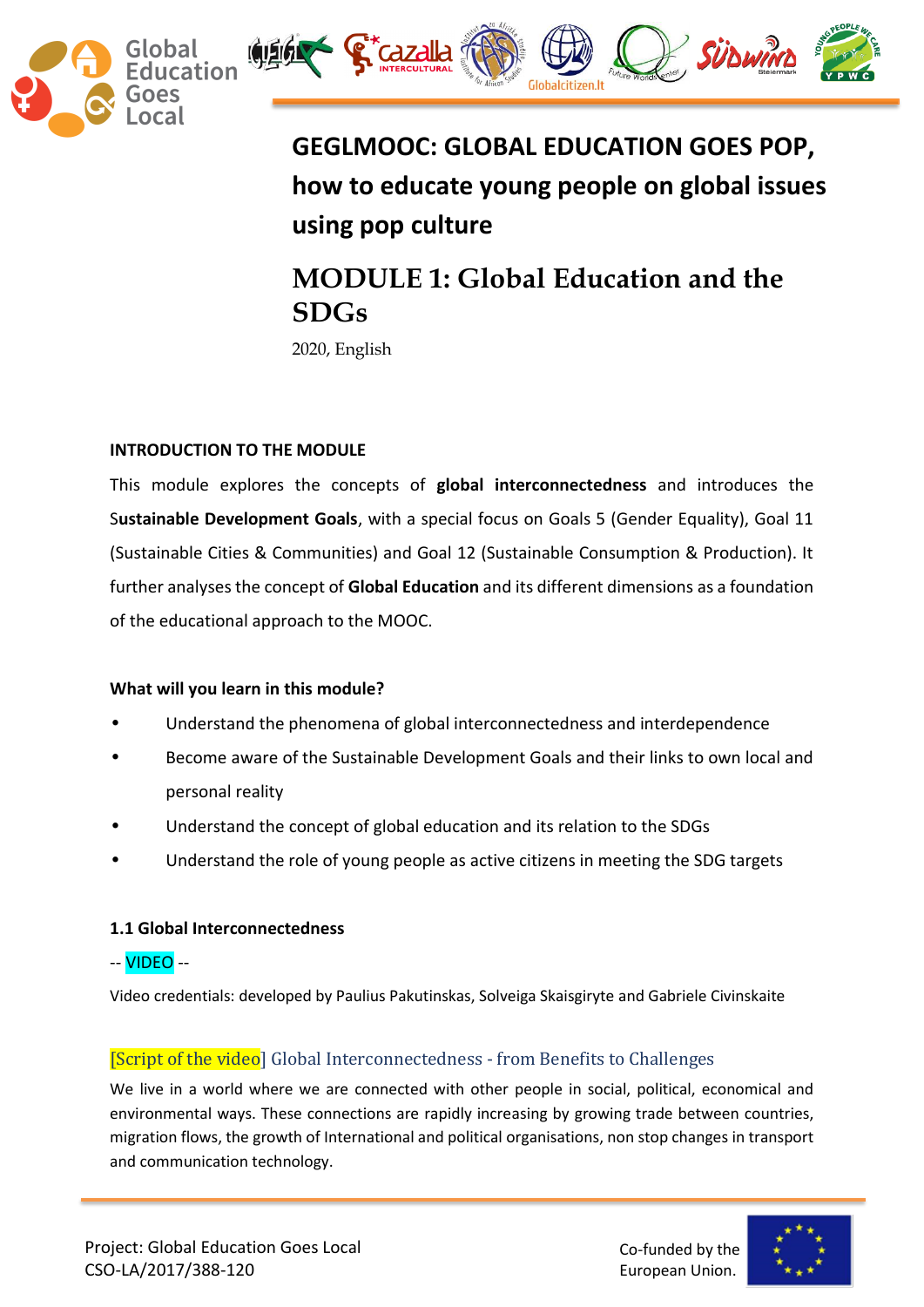

Being a part of the globalised and closely interconnected community brings a lot of benefits to human beings. It contributes to the widening of people's horizons, increases possibilities to consume goods produced in different parts of the world, ensures the access to knowledge, products of science and technology, helps at development of people's understanding of diversity in the societies. It also provides more opportunities for personal and social development and possibilities of sharing ideas, also joint action towards solutions to common problems.

At the same time, the process of globalisation causes many social, economic and environmental challenges, namely, increasing poverty in societies, a growing gap between rich and poor countries, disparities between privileged and non-privileged people, forced migration, human rights violations, exploitation of vulnerable groups of people, racism and xenophobia, armed conflicts, insecurity and growing individualism, climate change, ecological imbalance, pollution, the exhaustion of natural resources and many more.

So let's sum up what we have already heard about global Interconnectedness and its challenges. Let's go briefly through five key elements of global interconnectedness we should know.

The first one is our common humanity – the connections we have with all other human beings in terms of our similarities and common needs; without this core connection our lives would be very lonely.

The second one is our global interconnectedness – links we have to other people and places through trade, technology, migration, political systems, our shared environment and so on. Without exchange of good skills, knowledge, achievements, we could not develop so fast and help other cultures around the globe.

The third one key connection we are facing is links between issues, for example, poverty and climate change. By this connection, we are linked to other people on every continent as never before. I guess we can all agree that natural disasters, floods, earthquakes, viruses, sudden war and many other challenges can happen and is happening everywhere around us. These events do not have borders of countries or continents, so the high level of pollution in Asia affects climate in North America or Europe. We let the North Pole ice melt and the level of sea is rising more and more every year. A lot of people are forced to leave their homes because the water level is too dangerous. In these situations, people don't get a lot of support and all costs of moving are their own responsibility.

The fourth one connectivity element is media, telecommunications, travel and migration. Wouldn't you agree that we are constantly travelling... Exchanging and experiencing different cultures... Watching foreign movies and tv shows... Learning different languages... Exploring and assimilating with the contexts we want to know. Social media, telecommunications and other channels help us to orientate ourselves, exchange information and speak about global issues publicly and globally. The movement of people from one place to another with the intentions of settling, permanently or temporarily, at a new location is probably the oldest and the most organic process of the world. Our cities and countries are becoming more and more diverse and multicultural, therefore it is crucial to be able to create a common environment for everybody where we can communicate, participate and be equal.

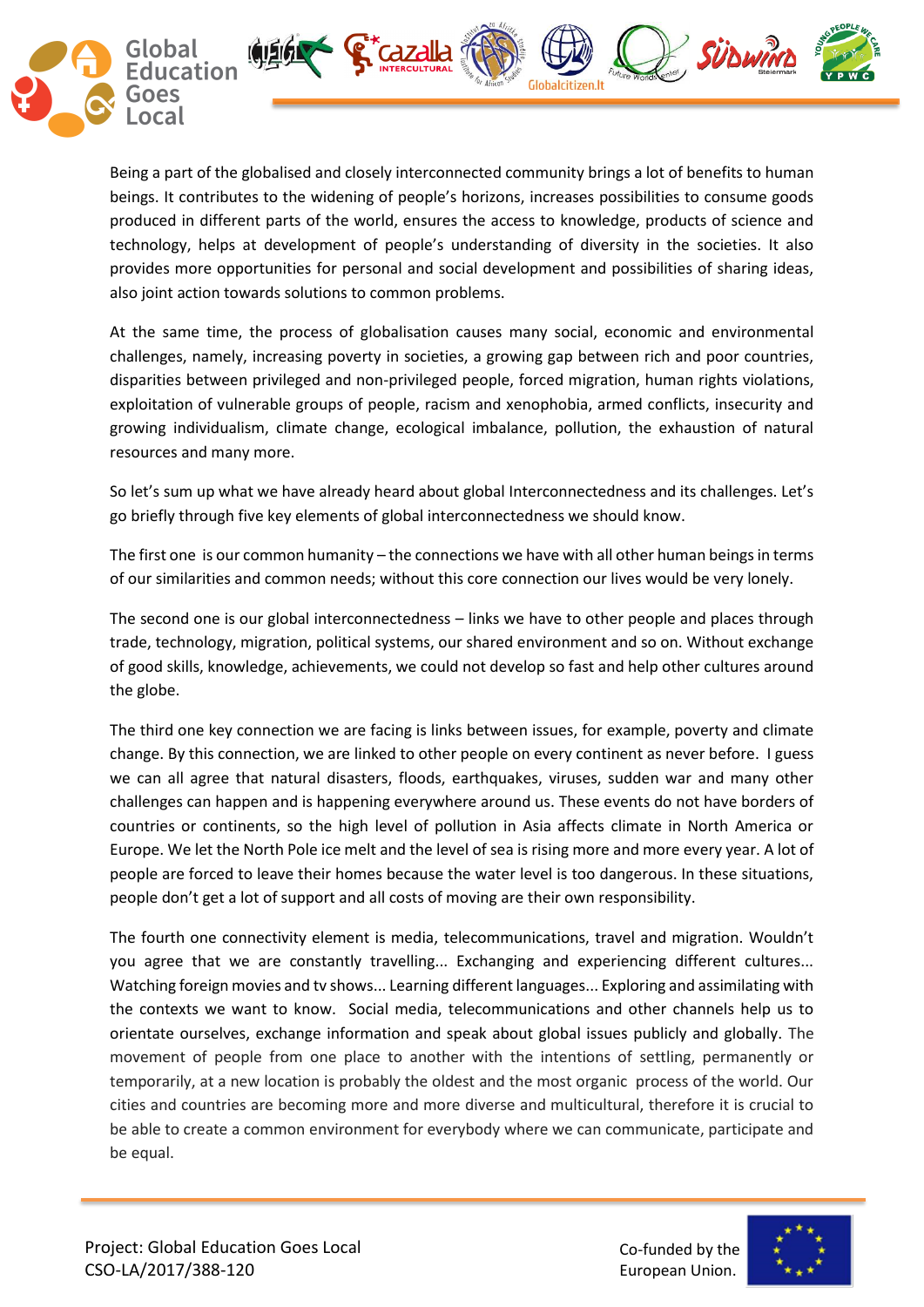

And the last element of global connectivity is an economic perspective or, in other words - an exchange of material values. We are sharing our planet's resources all around the world. We buy one and sell the other one, we import coffee beans from Kenya and produce coffee for drinking. We buy or consume something and yet we are producing and selling. When we have such an exchanging connection, we must sustain a balance, we must regulate the market to avoid losses and preserve the economical connections so that everybody gets fair share and ensures prosperity to all producers, farmers, manufactures around the world.

# [Text for reading] Global Interconnectedness – Benefits and Challenges

Increasing interconnectedness and interdependence among people and countries around the world, or in other words g*lobalisation* can be defined as follows:

- increasing integration of economies around the world, particularly through trade, production chains (where parts for a final good are produced in one country and assembled in another), and financial flows;
- increasing movement of people and information (financial and other raw data as well as ideas, fashions, culture, science, etc.) across international borders.

Globalisation is an aggregate of diverse processes (social, economic, political, environmental) that connects people and countries and helps develop a sense of belongingness to one global community.

Being a part of the globalised and closely interconnected community brings a lot of benefits to human beings, such as:

- widening of people's horizons,
- increased possibilities to consume goods produced in different parts of the world,
- more opportunities to access knowledge and products of science and technology from all over the world,
- increased understanding of diversity in the societies,
- more opportunities for personal and social development,
- possibilities of sharing ideas and joint action towards solutions to common issues.

At the same time, globalisation is a driving force affecting many global issues which can be defined as follows:

- such issues affect a large number of people on different sides of national boundaries;
- they are one of significant concern, directly or indirectly, to all or most of the countries of the world;
- their solutions require a global regulatory approach and cooperation among nations.

Examples of global issues $1$ :

**.** 



 $<sup>1</sup>$  - The provided list of global issues is not exhaustive – there are many more!</sup>

<sup>-</sup> Although the global issues are put in categories, all of them are interlinked and include different dimensions (economic, social, environmental)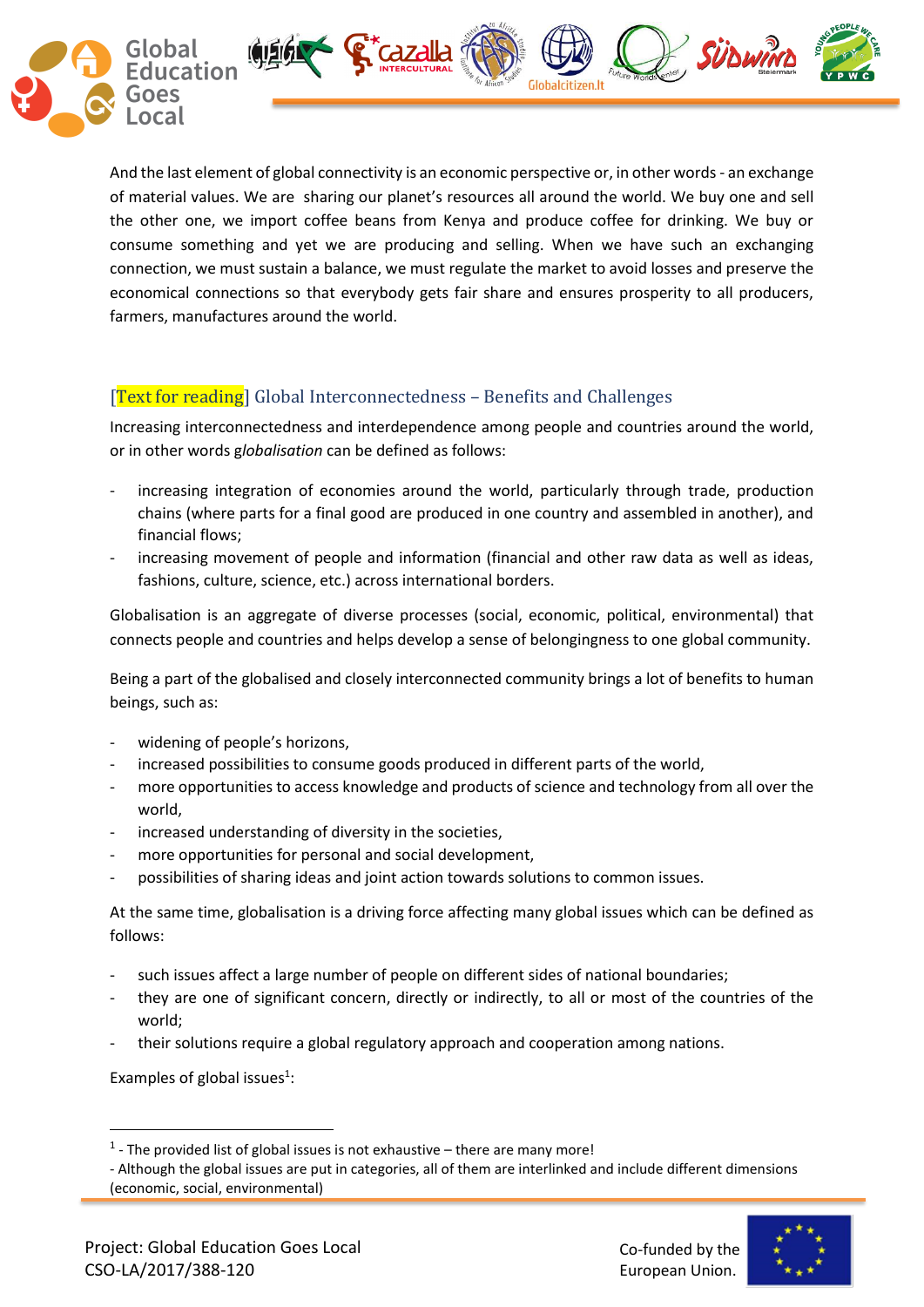

| Thematic area      | Global issues                                                                                                                                               |
|--------------------|-------------------------------------------------------------------------------------------------------------------------------------------------------------|
| Economy            | Trade, consumption, poverty and inequality, financial stability, migration                                                                                  |
| Society            | Education, hunger and malnutrition, humanitarian emergencies, health, racism<br>and xenophobia, discrimination and exclusion, forced migration and refugees |
| Environment        | change, ecological imbalance, pollution, loss of biodiversity,<br>Climate<br>deforestation, access to safe water, land degradation, sustainable energy      |
| Governance         | International political structures and treaties, conflict resolution, corruption,<br>human rights                                                           |
| Peace and security | Armed conflicts, terrorism and radicalism, human, drug trafficking and other<br>crimes, genocide                                                            |

 $\int_0^\infty$   $\int_0^\infty$   $\int_0^\infty$   $\int_0^\infty$   $\int_0^\infty$   $\int_0^\infty$   $\int_0^\infty$   $\int_0^\infty$   $\int_0^\infty$   $\int_0^\infty$   $\int_0^\infty$   $\int_0^\infty$   $\int_0^\infty$   $\int_0^\infty$   $\int_0^\infty$   $\int_0^\infty$   $\int_0^\infty$   $\int_0^\infty$   $\int_0^\infty$   $\int_0^\infty$   $\int_0^\infty$   $\int_0^\infty$ 

# Further readings:

- Bhargava V.K. (2006). *Global Issues for Global Citizens: An Introduction to Key Development Challenges*. Washington: The World Bank // [http://documents.worldbank.org/curated/en/390361468319746301/pdf/374520Global0i1OR0O](http://documents.worldbank.org/curated/en/390361468319746301/pdf/374520Global0i1OR0OFFICIAL0USE0ONLY.pdf) [FFICIAL0USE0ONLY.pdf](http://documents.worldbank.org/curated/en/390361468319746301/pdf/374520Global0i1OR0OFFICIAL0USE0ONLY.pdf)
- Stewart V. (2012). *World-Class Education. Chapter 1. Globalisation and Education* // <http://www.ascd.org/publications/books/111016/chapters/Globalization-and-Education.aspx>

# [Forum] Personal Global Connections

Draw a map of your global connections. Indicate the following aspects in your map:

- Countries you have travelled to;
- Countries where you have family members or friends;
- Countries in which your favourite foods are being grown or produced (check the packages of your favourite foods);
- Countries where your clothes were produced (check the labels of your clothes);
- Countries in which your favourite music was created.

Upload your map and provide a brief explanation of your global connections.

## **1.2 The Sustainable Development Goals**

-- VIDEO -- The Sustainable Development Goals – Action Towards 2030

Link to the video[: https://youtu.be/9-xdy1Jr2eg](https://youtu.be/9-xdy1Jr2eg) 

Video credentials: this video is produced by CAFOD [\(http://www.cafod.org.uk/\)](http://www.cafod.org.uk/).

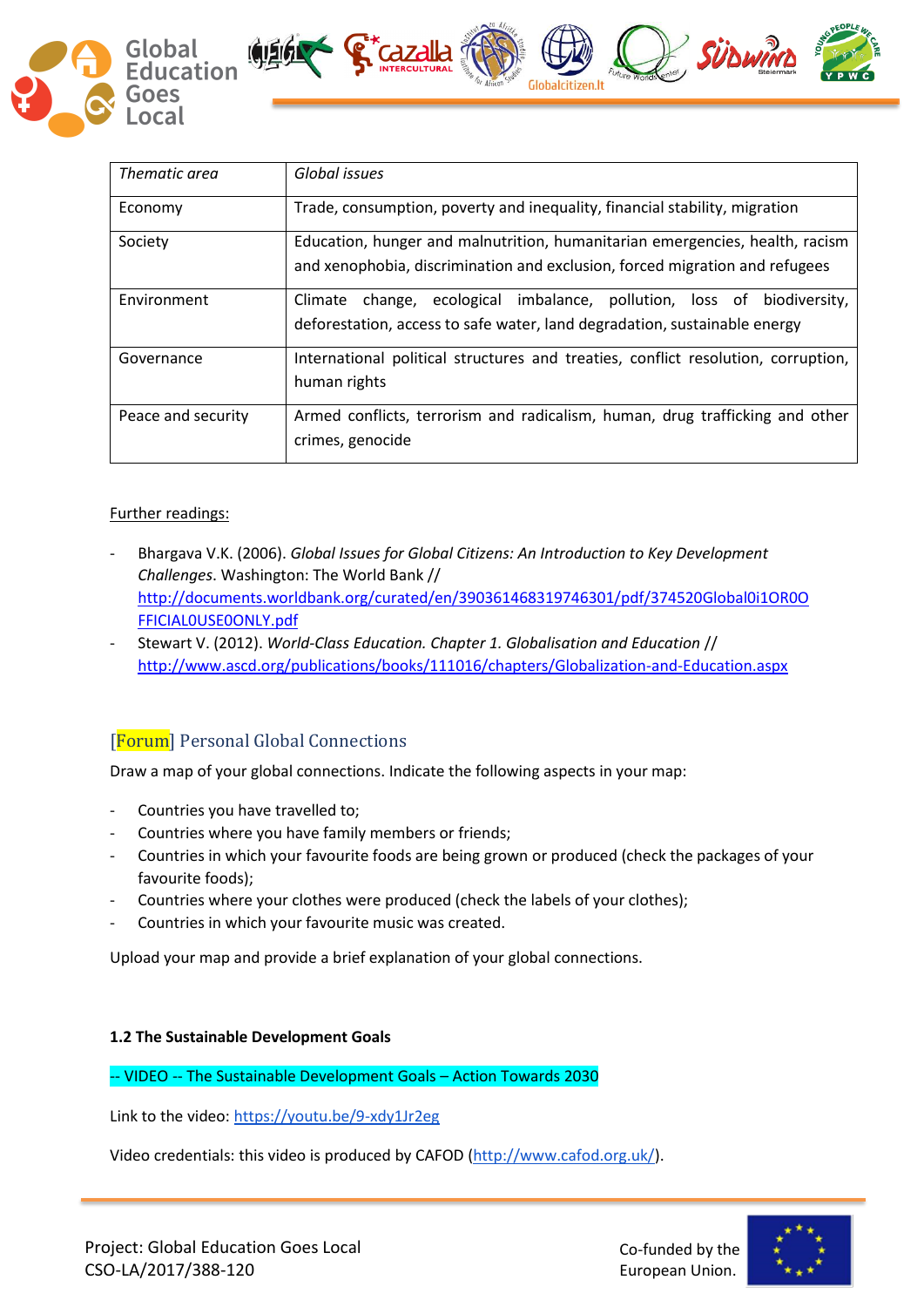

[Script of the video] The Sustainable Development Goals – Action Towards 2030

 $\int_{\mathbb{R}}^{\infty} dZdZ$ 

What are the SDGs?

In 2015, world leaders from 193 countries agreed the Sustainable Development Goals, or SDGs - the world's new action plan for the next 15 years to eradicate extreme poverty and hunger, fight inequality, tackle climate change and achieve sustainable development for all. The SDGs followed the Millennium Development Goals, or MDGs agreed in 2000 in a global coordinated attempt to tackle development issues. As a result, the number of people living in extreme poverty has declined by more than half compared to 1990, more girls and boys go to primary school than ever before and far more people have access to water and essential medicines.

But progress of the MDGs has been mixed. Today, over 800 million people still live in extreme poverty. They are also most vulnerable to the increasing impacts from climate change and environmental degradation. Years of hard-won progress fighting poverty could easily be wiped out by even small conflicts, economic crises or natural disasters. Also, Sub-Saharan Africa and Southern Asia consistently achieved less progress than other regions. The MDGs measured success on national averages often missing what happened with marginalized groups, like people with disabilities, indigenous groups, rural communities and women. The international community recognised the new challenges, and that human prosperity must go hand in hand with protecting the planet.

After a three-year participatory process, world leaders finally adopted 17 Sustainable Development Goals. So, what are these goals for? They are:

- 1. End poverty for all;
- 2. Freedom from hunger;
- 3. Health and well-being;
- 4. Quality of education;
- 5. Gender equality;
- 6. Clean water and sanitation;
- 7. Sustainable energy for all;
- 8. Decent work and economic development;
- 9. Innovation and resilient infrastructure;
- 10. Reducing inequalities;
- 11. Sustainable cities and communities;



SÜDWIND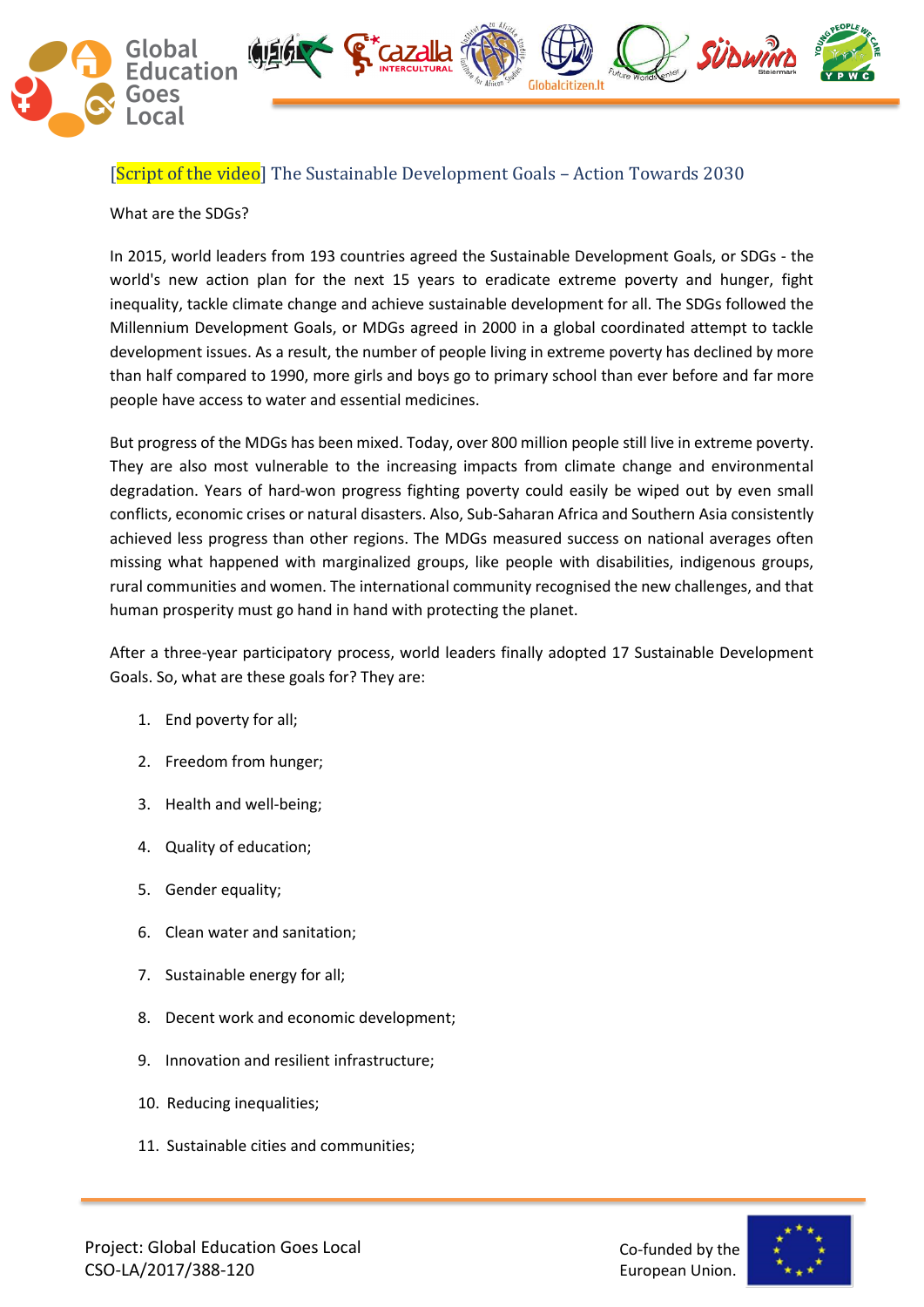

- 12. Sustainable consumption and production;
- 13. Action on climate change;
- 14. Healthy oceans;
- 15. Sustainable ecosystems;
- 16. Peace and justice;
- 17. Global partnerships.

There are four underlying principles that come with the SDGs and that are transformational in the way we work on development in the future. Firstly, the SDGs are universal. They apply to every country rich and poor, north and south, developed and developing. They recognise the global challenges, like tackling climate change, and changing models of development require global solutions. Domestic policies that look at these issues in one country will have an impact on other parts of the world. So, we need to coordinate. Secondly, they integrate all dimensions of sustainability: economic development, social progress and environmental protection. For example, they tell us to grow in our food for all without destroying the soil, lower using water, to develop our economies without increasing inequality or to produce enough electricity for all without pumping more  $CO<sub>2</sub>$  into the atmosphere. This is similar to what Pope Francis says in his encyclical: *"We are faced not with two separate crises, one environmental and the other social, but rather with one complex crisis which is both social and environmental. Strategies for a solution demand an integrated approach to combating poverty, restoring dignity to the excluded and at the same time, protecting nature."*

The SDGs tell us, we should leave no one behind. Governments have agreed - no goal should be met unless it is met for everyone, including those in society most vulnerable and hardest to reach. So, education must reach indigenous communities, jobs created for women and men, quality health care available for all rural communities, and water and sanitation facilities accessible for people living with disabilities. Tackling exclusion is the key to tackling inequality.

And finally, the SDGs require the participation of all. The process to agree the SDGs took years and included national dialogues, consultations with civil society groups, the private sector and academia and ended with negotiations between all governments at the UN. There's a strong sense of ownership of these goals. The result is ambitious but it reflects what the world wants. Today, the implementation of the SDGs requires ongoing participation at a national and local level. All stakeholders have a role towards their successful achievement.

Taken together with the Paris Climate Change Agreement and the Pope's encyclical Laudato Si, the SDGs provide a new framework for approaching sustainable development.

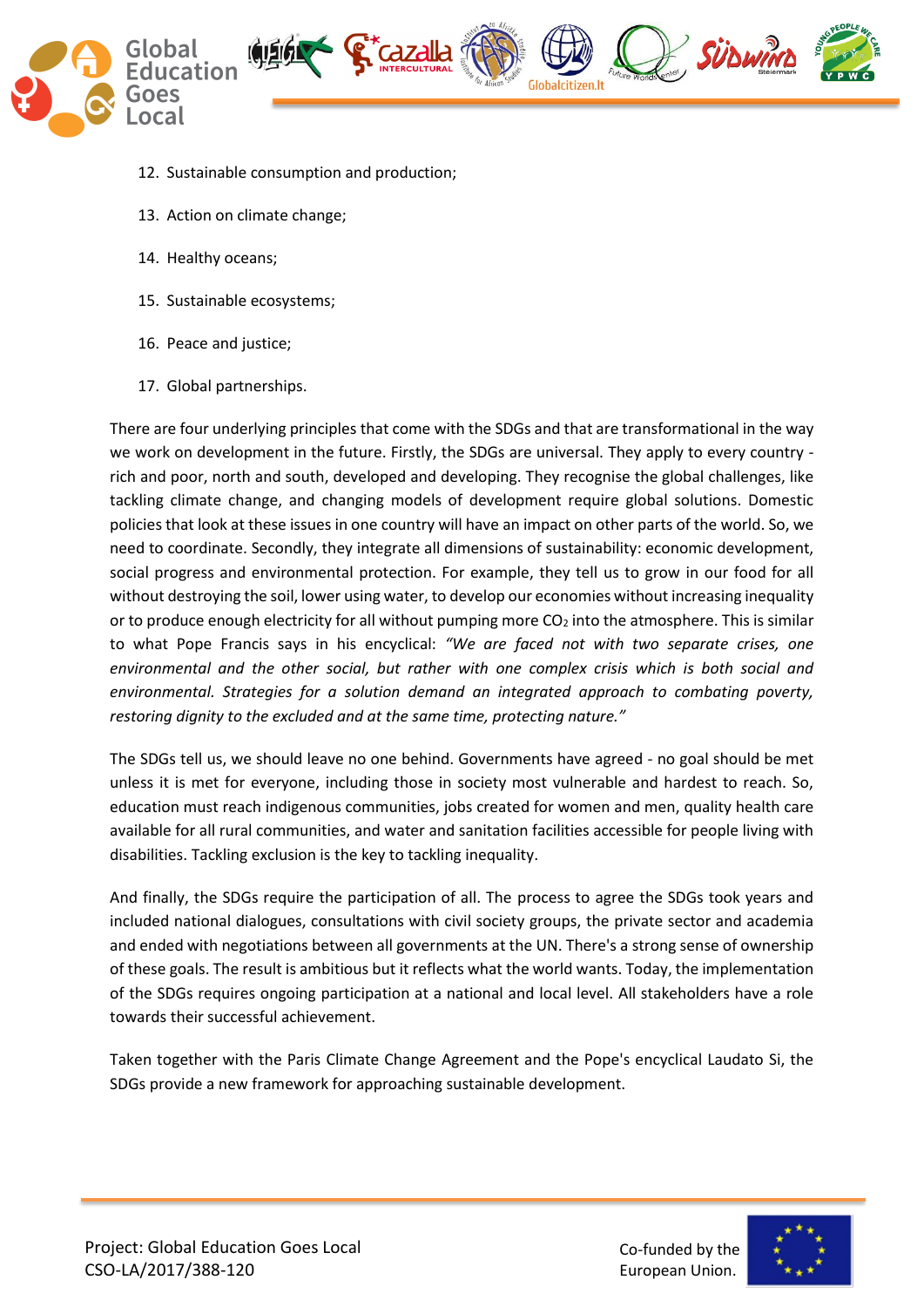

# **Text for reading** The 2030 Agenda for Sustainable Development

To tackle the major issues that the global society is facing today, the world leaders came up with an agreement that will help to foster the sustainable development of our planet. In September 2015, the General Assembly of the United Nations adopted the 2030 Agenda for Sustainable Development also known as Sustainable Development Goals (SDGs). It aims to mobilize efforts to end all forms of poverty, fight inequalities, tackle climate change and ensure global peace. It is a voluntary agreement among nations which does not have the force of international law. This means that they stand as a moral commitment towards the better life of everyone on this planet and can be achieved only if all of us act together.

The Agenda includes 17 goals with 169 associated targets that address major social, economic and environmental challenges of today's world. It is built on 5Ps:

- People the SDGs aim to end poverty and hunger and to ensure that all people can fulfil their potential in dignity and equality and a healthy environment.
- *Planet* the SDGs stand for the protection of our planet from degradation through sustainable consumption and production, sustainable management of natural resources and urgent action on climate change.
- *Prosperity* the SDGs are meant to ensure that all human beings can enjoy prosperous and fulfilling lives and that economic, social and technological progress occurs in harmony with nature.
- Peace the SDGs aim to foster peaceful, just and inclusive societies which are free from fear and violence. Sustainable development is not possible without peace, and peace is not possible without sustainable development!
- Partnership the SDG Agenda calls all stakeholders to mobilise their efforts towards achieving the targets of the SDGs, based on a spirit of strengthened global solidarity, focussed in particular on the needs of the poorest and most vulnerable and with the participation of all countries, all stakeholders and all people.

The 2030 Agenda is built on the following key principles:

- The Sustainable Development Goals are *universal* and are applied in any country in the world.
- The SDGs integrate the 3 pillars of *sustainable development<sup>2</sup>* and look for the balance between economic growth, social progress and environmental protection.
- The SDGs say that *we should leave no one behind*. The goals should be met for everyone including the most vulnerable groups in our societies.
- The Agenda requires the *active participation* of all stakeholders at the local, national and global levels: governments, businesses, academia, civil society, etc.

You can explore the SDGs and the progress towards its achievements in the further readings provided below.

1



<sup>2</sup> *Sustainable development* can be defined as development that meets the needs of the present without compromising those of the future.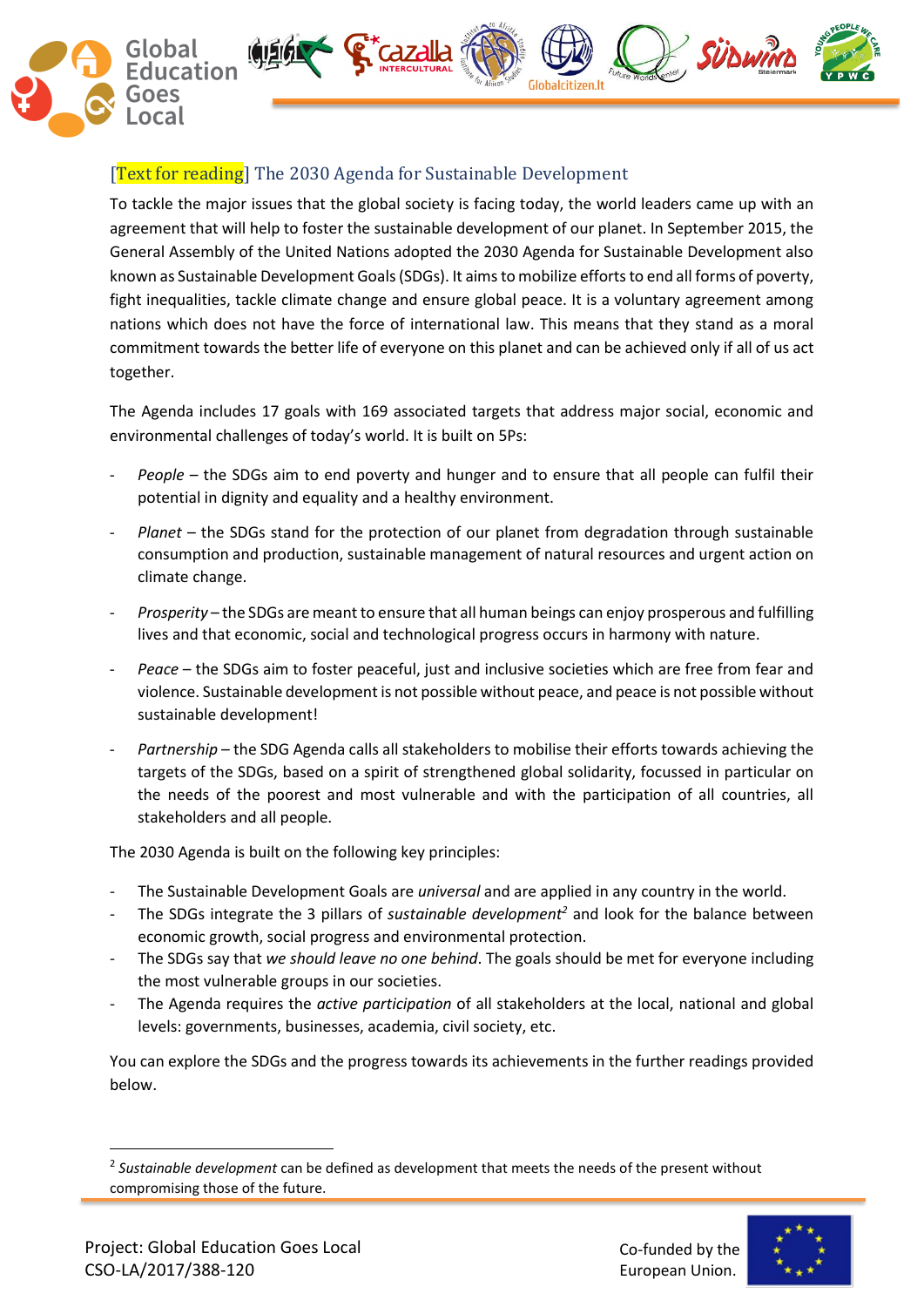

## Further readings:

- Transforming Our World: The Agenda 2030 for Sustainable Development <https://sustainabledevelopment.un.org/post2015/transformingourworld>
- The Sustainable Development Goals and their targets <https://www.globalgoals.org/>
- The Sustainable Development Goals Report, 2019 <https://unstats.un.org/sdgs/report/2019/The-Sustainable-Development-Goals-Report-2019.pdf>
- Global Sustainable Development Report 2019. The Future is Now: Science for Achieving Sustainable Development
	- <https://sustainabledevelopment.un.org/globalsdreport/2019#contributions>
- Sustainable Development Report 2019. Transformations to Achieve the Sustainable Development Goals – <https://www.sdgindex.org/reports/sustainable-development-report-2019/>

# **SDGs 5, 11 and 12 - A Closer Look**

## -- VIDEO --

Video Credentials: developed by Kerstin Wittig-Fergeson and Jordan Kent

[Script of the video] Script for hand-drawn video explaining SDG 5, 11, 12

Now that you know a bit about the SDGs, what they are and why they exist, we will take a closer look at Goal 5, Goal 11 and Goal 12 – these are the three SDGs that the GEGL project and this MOOC focuses on.

# **SDG 5: Achieve Gender Equality and Empower all Women and Girls.**

This goal is looking at gender equality on very many different levels. The key points are:

- · **Ending discrimination** against women and girls everywhere on all levels;
- · **Eliminating all forms of violence** against women and girls, including ending forced marriage, FGM etc.;
- · **Recognising unpaid care and domestic work** and offer women social protection and benefits;
- · Undertaking **necessary reforms in legislations and policies** etc. to enable legal frameworks for gender equality

According to the UN Report from 2019, albeit progress has been achieved in several dimensions globally, insufficient progress on structural issues such as policies, legal frameworks, government mechanisms etc. that would encourage and protect gender equality is undermining the ability to achieve SDG 5.

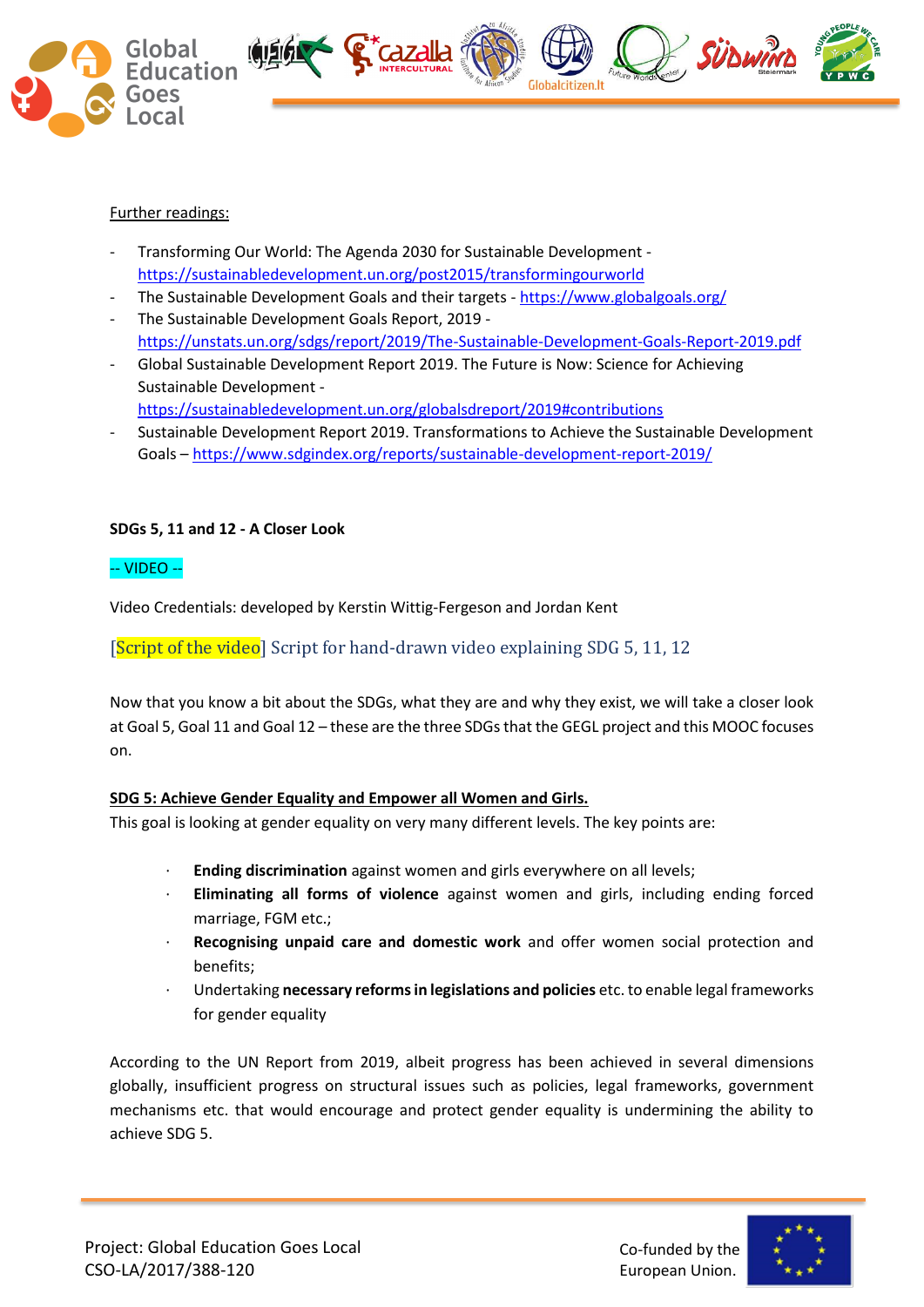

· Women spend an average of 3 times more hours per day on domestic work and unpaid care than men

SÜDWINL

- Women are still very much underrepresented when it comes to political leadership  $-$ According to data from 2019, women's representation in national parliaments only accounts for a global average of 24.2%
- · Women only hold 27% of managerial positions world-wide.

**S Cazalla** 

- · According to data from 51 countries, only 57% of women between the age of 15 and 49 that are married or in union make their own decisions with regards to sexual relations, contraceptives or health.
- Even though the rate has declined by a quarter, there are still 200 million women and girls that have undergone some form of FGM within the 30 countries where this practice is prevalent.
- There has been a lot of progress towards legal reforms over the last 25 years, however, among 53 countries that have data on this matter, almost a third have legal gaps in the area of overarching legal frameworks and public life. More than a quarter have legal gaps in the area of violence against women; 29% have legal gaps in the employment and economic benefits area and 24% have gaps in the marriage and family area

## **SDG 11: Make Cities and Human Settlements Inclusive, Safe, Resilient and Sustainable**

The key targets relating to this goal include:

- · Ensuring access to **adequate, safe and sustainable housing** for everyone
- · Creating and enhancing **transportation systems** to be adequate, safe and sustainable
- · Protecting **cultural and natural heritage**
- · **Reducing the negative environmental impact of cities** with special focus on waste management
- · Strengthening **disaster risk management** to reduce negative impacts especially on the vulnerable and poor populations

According to the UN Report of 2019, huge progress has been made in reducing the proportion of the global urban population living in slums, there are still over 1 billion people in slums today. Urbanization still is a major challenge and overall progress towards achieving this SDG is still slow.

- Urban areas have been growing faster than their populations, which has a huge impact on environmental sustainability;
- Waste management is a major challenge. Currently 2 billion people do not have access to waste collection services. Along with the global population growth, the amount of total waste is expected to double by 2050.
- In 2016, 9 out of 10 people in urban areas were breathing polluted air.
- Finally, 150 countries have managed to develop national urban policies to tackle the challenges of urbanization – and about half of these countries have started to implement these policies, with hopefully more following in the next few years.

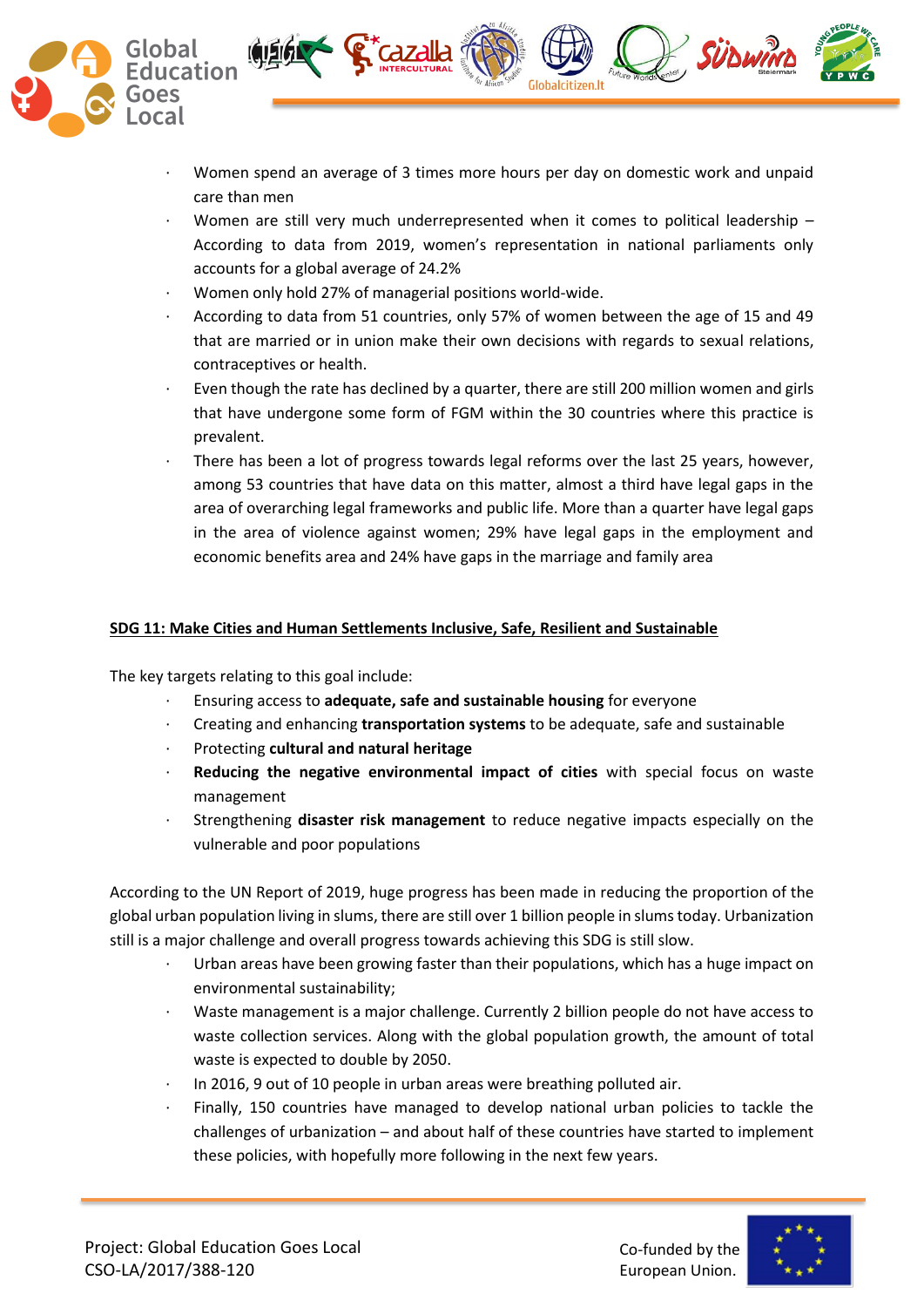

#### **SDG 12: Ensure Sustainable Consumption and Production Patterns**

These are the key points that this goal focuses on:

- · Implementing a 10-year framework of programmes on sustainable consumption and production;
- Achieving sustainable management of natural resources;
- Reducing by half the food waste per capita;
- Reduce the generation of waste in general;
- Achieving the environmentally safe management of chemicals and their waste;
- · Promoting sustainability within public procurement policies as well as among companies;
- Ensuring that people have the necessary knowledge to implement more sustainable lifestyles and contribute towards sustainable development;

Overall, achieving SDG 12 is extremely challenging, as global consumption levels continuously increase, which leads to overexploitation of resources, degradation of the soil, increased waste generation, and fewer possibilities to ensure sustainable production patterns. Likewise, the material footprint per person has also dramatically increased over the last 30 years, meaning it now takes around 12 tonnes of natural resources to satisfy a person's need on global average, as opposed to 8.1 tonnes in 1990. More comprehensive policy frameworks are needed, as well as a shift in people's awareness and

understanding of the impact that their consumption patterns have vis-à-vis achieving this goal and generally ensuring a sustainable future.

# [Task] **Quiz: What Do You Know About the SDGs?**

- 1. How many SDGs and associated targets were agreed by the 2030 Agenda for Sustainable Development?
	- a. 17 SDGs and 17 targets
	- b. 17 SDGs and 169 targets
	- c. 8 SDGs and 30 targets
	- d. 20 SDGs and 179 targets
- 2. Which of the following is not part of the Sustainable Development Goals?
	- a. Access to sustainable energy for all
	- b. Availability of water and sanitation for all
	- c. Provision of internet services for all
	- d. Promotion of decent jobs for all
- 3. Which of the following is not true about the SDGs?
	- a. They encourage the promotion of health, well-being, and education for all, at all ages
	- b. They explicitly promote innovation
	- c. They include the development of sustainable cities, infrastructure, and industry
	- d. They are a legally binding international treaty that all nations are required to follow
- 4. Which are the 3 pillars of sustainable development?

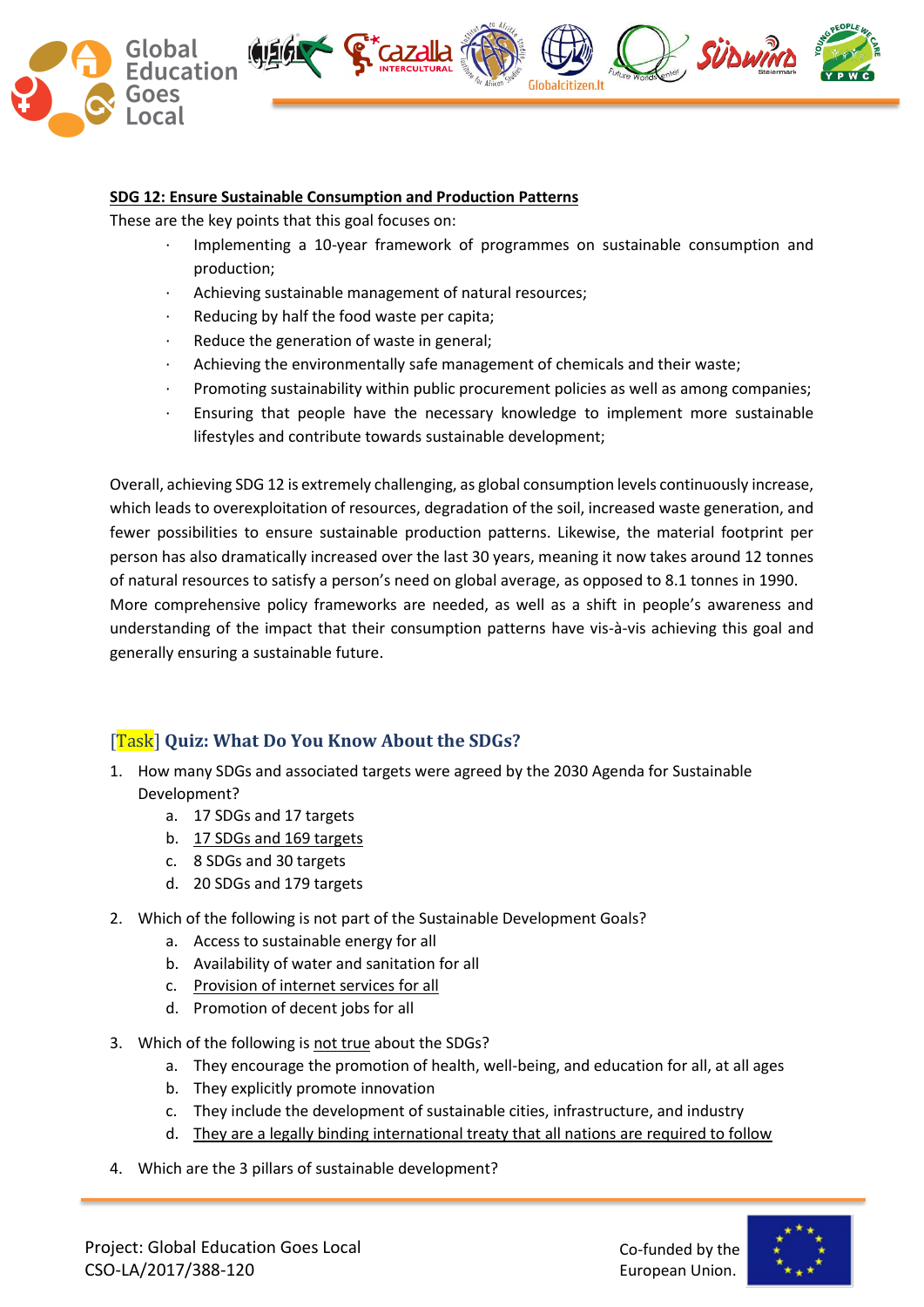



- a. Social, technological, economical
- b. Economical, environmental, political
- c. Economical, social, environmental
- d. Political, social, technological
- 5. In 2019, what was the global average of women's representation in national parliaments?
	- a. 24,2%
	- b. 33,9%
	- c. 47,4%
	- d. 52,8%
- 6. Which are the challenges caused by the growing urbanization?
	- a. Environmental sustainability
	- b. Waste management
	- c. Pollution
	- d. All of the above
- 7. Approximately, how much the use of natural resources has increased during the last 30 years to satisfy a person's needs?
	- a. 1,2 times
	- b. 1,5 times
	- c. Increased twice
	- d. Did not increase at all
- 8. Who is responsible for the achievement of the Sustainable Development Goals?
	- a. Governments
	- b. Businesses
	- c. Civil society
	- d. All of the above

# [Task - Assignment] - SDGs in my Local Context

Make small research on the approaches of the SDGs in your local community. Upload 3 photos which could illustrate the realities in your community related to the SDGs #5, #11 and #12. Provide a brief explanation of the realities depicted in the photos.

# **1.3 Global Education**

# -- VIDEO --

Video Credentials: developed by Kerstin Wittig-Fergeson and Jordan Kent

[Script of the video] Script for hand-drawn video on Global Education

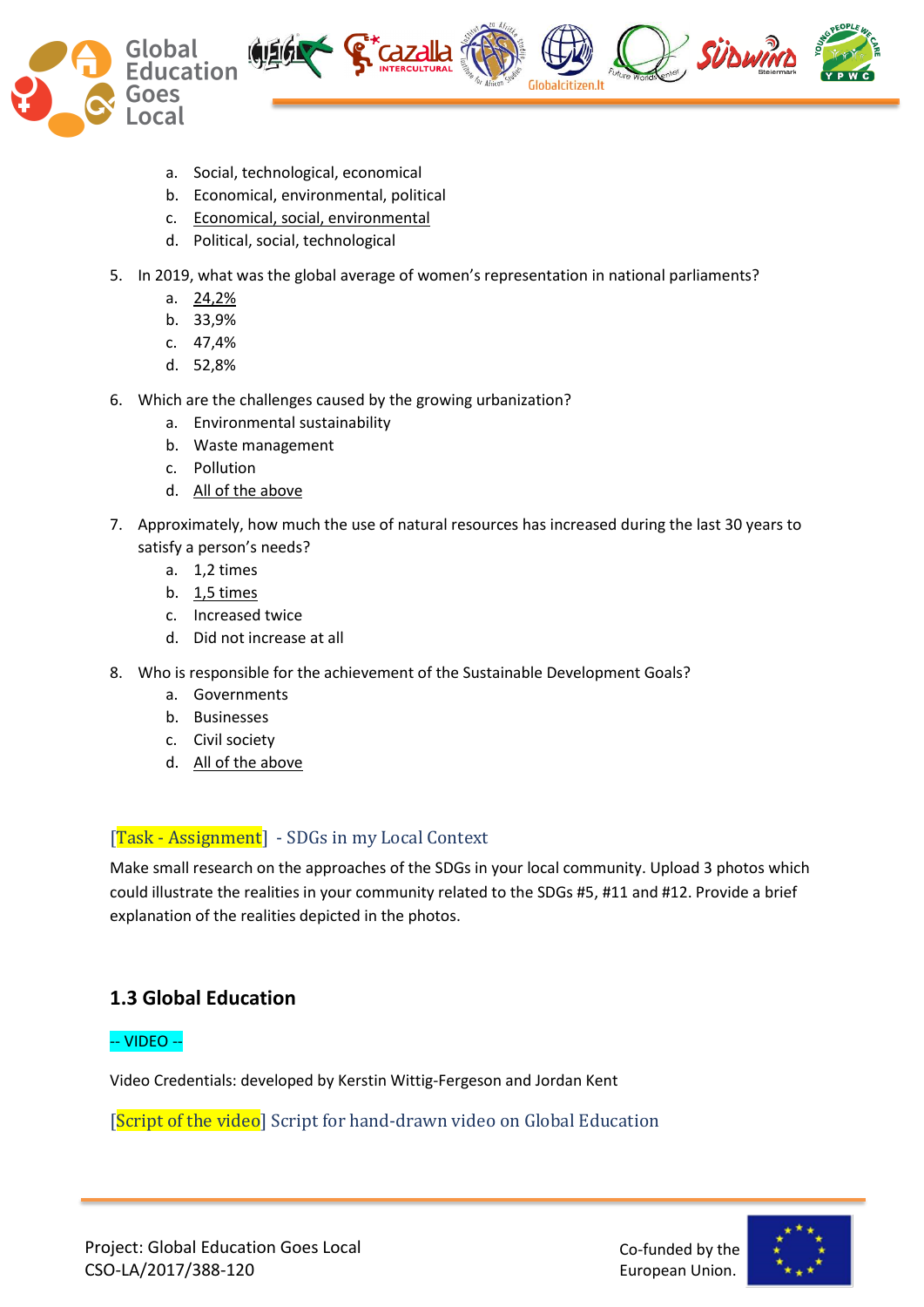

In the beginning of this module, we have referred to the interconnectedness of our world today, specifically the benefits and challenges that come with increased globalisation and with growing interconnections between people, political, economic and social systems, our shared environment, as well as our shared responsibility to address the global issues in a comprehensive and collaborative way through the Sustainable Development Goals and their targets.

We suggest that one of the most effective ways to address and understand these globally interconnected and complex challenges is through **global education**.

So – what is Global Education and why is it so relevant and important in today's world?

Global education has been defined in the Maastricht Declaration of 2002 as *"education that opens people's eyes and minds to the realities of the globalised world and awakens them to bring about a world of greater justice, equity and Human Rights for all."*

Global Education describes a holistic educational process that:

- · Encourages a **global outlook** the understanding of **global interconnections** and **interdependencies**
- · Is **centred around the learner**;
- · Stipulates **exploration**, **problem solving**, **critical thinking**, **questioning** of facts and representations;
- · Has its basis in the values of **social justice**, **solidarity** and **equity**;
- · Invites the learner to **reflect on what is learned** and assess how this learning could lead to **conscious actions towards positive change** in the society – locally or globally

# **Global Outlook**

Global Education offers the learners opportunities to understand global interconnections and interdependencies by looking at systemic structures, in which a certain issue is embedded. Global Issues are explored from a variety of perspectives and always in relation to the system. So for example, if you were to take a closer look at poverty in a certain place, you would begin by asking critical questions to explore the

- · *social dimension* (what social conditions have led to poverty? What impact does poverty have on society, on different social groups, how does it affect the social safety nets, existing social structures etc);
- · *environmental dimension* (what environmental influences have led to poverty? What changes in the environment – manmade or not – have had an impact? How does the utilization of land and natural resources influence poverty? What impact does poverty have on the environment and on how it is being protected or exploited in the future?);
- · *economic dimension* (what economic structures have led to the current levels of poverty? How does the current economic system influence poverty levels? What are economic possibilities for people in poverty to improve their livelihoods? What trading practices and regulations impact poverty levels? How is taxation used to create economic safety nets?);

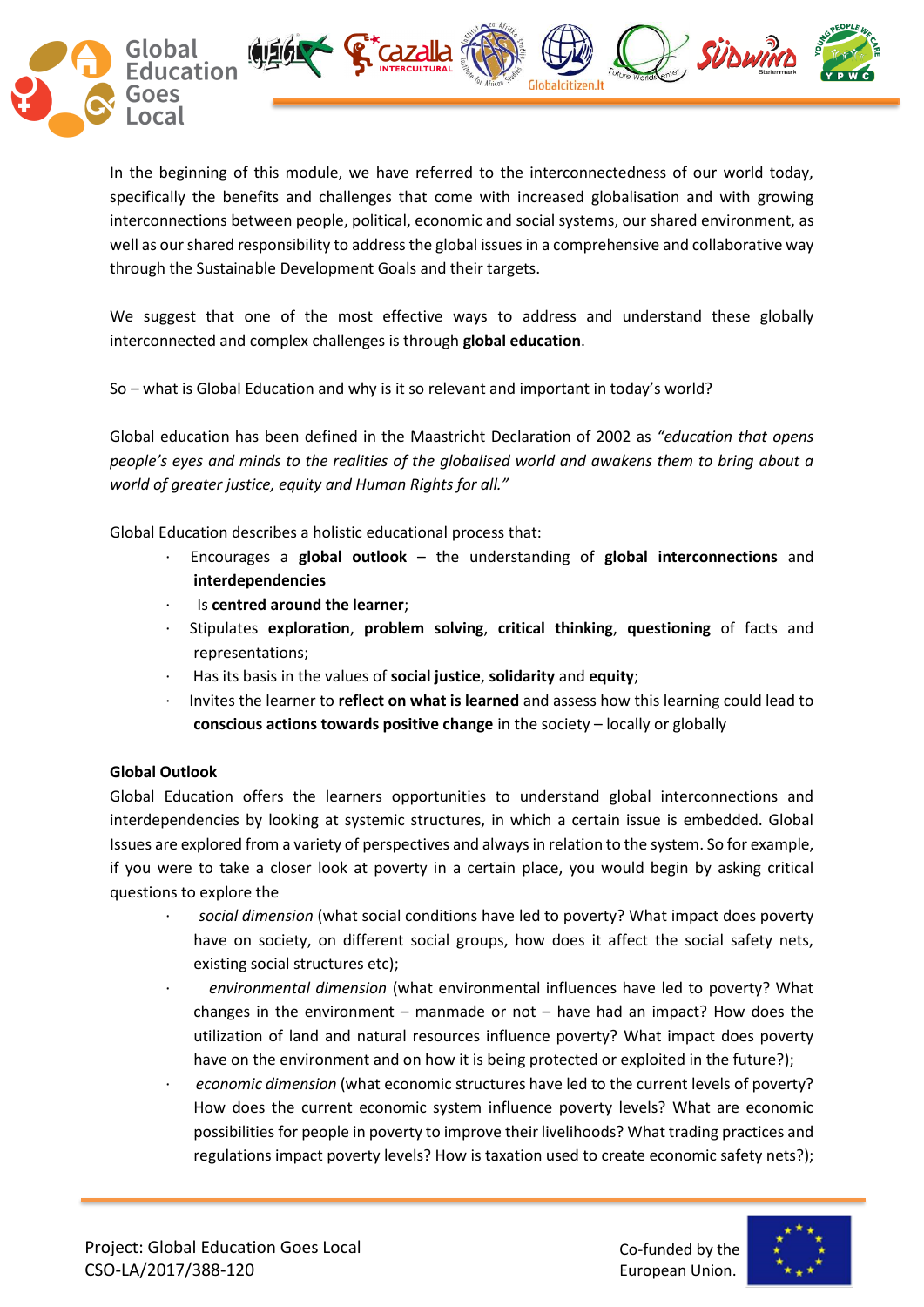

· *power and influence structures*(how does the colonial history relate to the current poverty levels? Who benefits from current poverty levels? Who controls the land or natural resources in the area? Which corporate powers had a role to play? What global interdependencies exist that contribute to current levels of poverty? How could current structures be influenced from a global perspective to achieve positive change?).

**SÜDWINI** 

**S Cazalla** 

#### **Learner-centred**

Global Education encourages the learner to take an active role in exploring, discussing, and challenging information and facts about any topic. Rather than a teacher presenting the facts for their students to learn and repeat, Global Education encourages a facilitator to guide discussions, ensure active involvement of learners, facilitate group work and dialogues and stimulate independent learning.

#### **Critical Thinking Skills**

Global Education activities are hand-on and interactive, and aim to foster various skills of the learner, such as problem-solving, collaboration, forming and presenting arguments and critical thinking. Global Education encourages to question, to dig deeper, to think critically and to consider multiple perspectives when exploring a particular issue. When discussing any global issue, a global education approach is to listen and amplify to the voices and perspectives representing a local reality of the specific issue, rather than 'us' telling 'their' story. Global Education also aims to tackle existing stereotypes that exist around many global issues and to contribute to a multitude of stories and voices these issues.

#### **Values**

Global Education is a learning methodology that is based on the values of social justice, equity, solidarity, inclusion and collaboration. Global Education activities encourage the learner to explore these values, identify them in current activities and commit to adopting them as a foundation for their attitudes and behaviour.

#### **Reflection and Action towards Positive Change**

One of the critical elements of Global Education is the process of reflection – learners are encouraged to reflect on what they have learned, reflect on their personal position vis-à-vis the global issues and the approaches towards them. Reflecting will involve asking more critical questions, such as 'what have I learned? How has this changed my perception of the world or of a certain issue? What skills have I gained through this learning exercise? How does my understanding of the world shape my ideas for solutions? How can I make a difference?'

Through the process of reflection, learners can process the knowledge and will be able to make personal informed decisions about how to move on from the theoretical learning.

Global Education encourages the important step of taking action towards positive change within the society – be this on a local or global level. It aims to empower learners to become active citizens that are aware of their role within the globalised world and that are able to turn this awareness into informed and responsible action. However, sometimes, there might be no immediate action that comes to mind, the problems might appear too complex and possible actions too simplistic. Actions

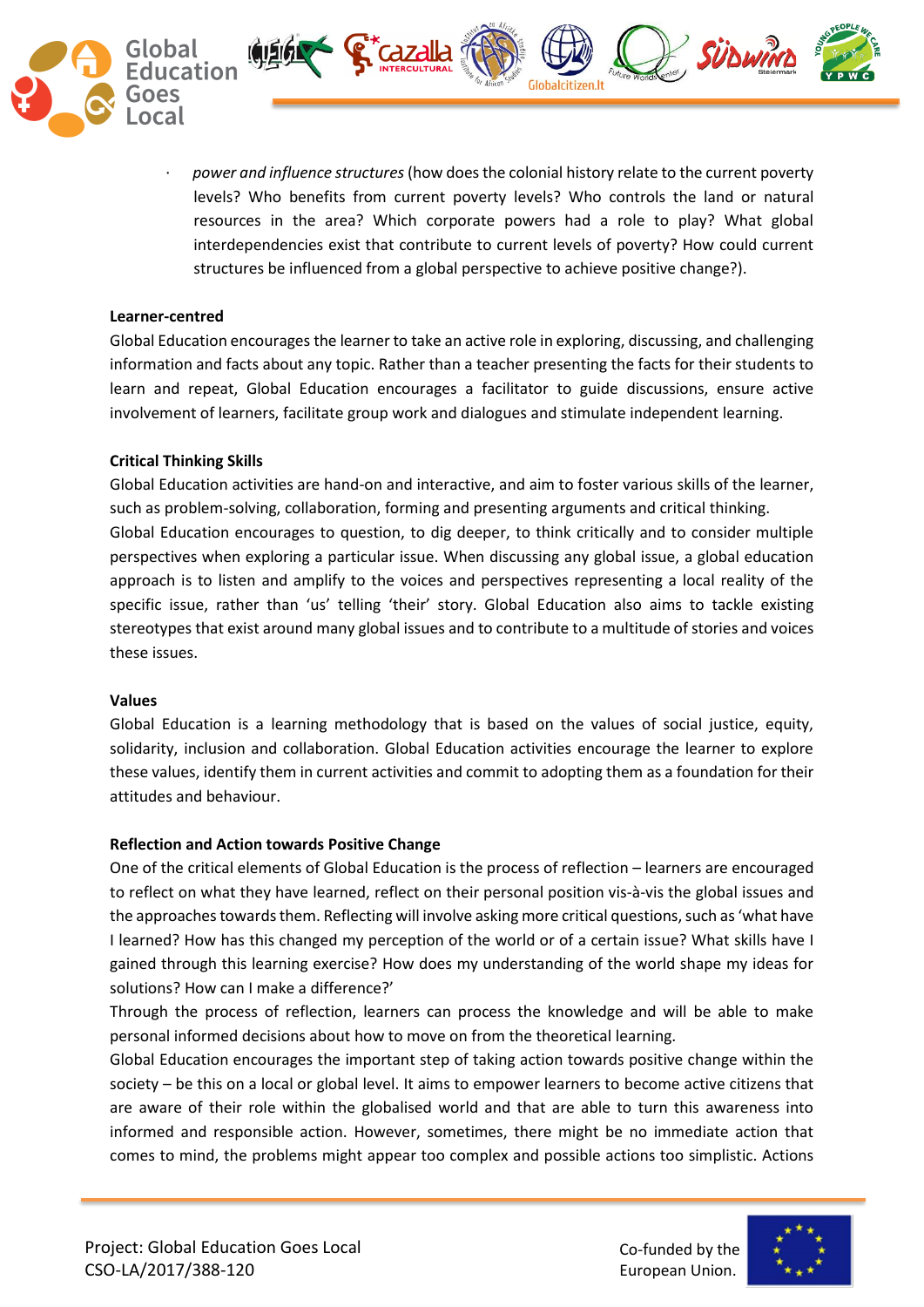

can also include to raise awareness about an issue or to bring in a different perspective into existing discussions or debates.

Summing up, Global Education is relevant in every sphere of our society and can take place and shape in many different forms. Whether Global Education activities are included within formal education, among teacher trainings, youth organisations or other youth activities or as part of life-long-learning programmes, this holistic methodology aspires to get citizens from every walk of life involved in contributing towards a more just and sustainable world for everyone.

# **[Text for reading] Defining the Concept of Global Education**

While the GEGL project uses the term 'Global Education', it is important to understand that there are several terminologies and concepts used across national and international contexts, which despite their differences in origin and in their emphasis, they do share crucial key features and are thus often used interchangeably.

The most relevant definitions are the following:

#### **Development Education**

This term has defined by CONCORD, the European Confederation of Development and Relief Organisations) as follows:

*'…an active learning process, founded on values of solidarity, equality, inclusion and co-operation. It enables people to move from basic awareness of international development priorities and sustainable human development, through understanding of the causes and effects of global issues to personal involvement and informed actions.*

*Development education fosters the full participation of all citizens in world-wide poverty eradication, and the fight against exclusion. It seeks to influence more just and sustainable economic, social,* 

*environmental, human rights based national and international policies.'*[1]

## **Global Education**

The North South Centre of the Council of Europe states the following definition, based on the Global Education Charter of the North South Centre of 1997, developed further and reaffirmed in the Maastricht Declaration in 2002:

*'Global Education is an education that opens people's eyes and minds to the realities of the world, and awakens them to bring about a world of greater justice, equity and human rights for all.*

*Global Education is understood to encompass Development Education, Human Rights Education, Education for Sustainability, Education for Peace and Conflict Prevention and Intercultural Education;* 

*being the global dimension of Education for Citizenship.'*[2]

## **Global Citizenship Education**

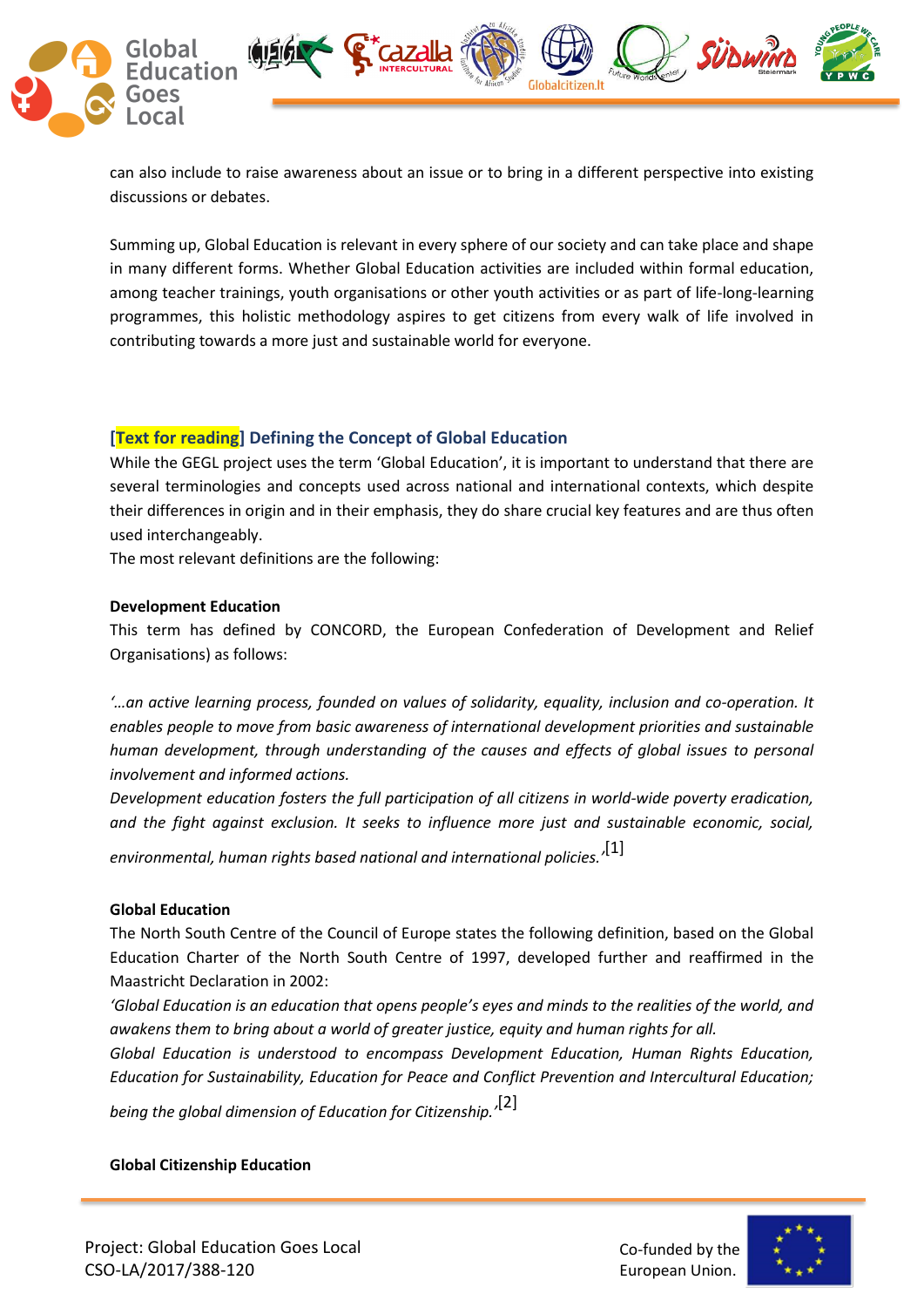

This term is guided by the UNESCO Education Agenda 2030 and Framework for Action[3], and specifically SDG Target 4.7:

*'Global Citizenship Education (GCED) aims to empower learners of all ages to assume active roles, both locally and globally, in building more peaceful, tolerant, inclusive and secure societies.*

*GCED is based on the three domains of learning - cognitive, socio-emotional and behavioural.*

**S Cazalla** 

- *Cognitive: knowledge and thinking skills necessary to better understand the world and its complexities.*
- *Socio-emotional: values, attitudes and social skills that enable learners to develop affectively, psychosocially, and physically and to enable them to live together with others respectfully and peacefully.*
- *Behavioural: conduct, performance, practical application and engagement.*

*The key learning outcomes, key learner attributes, topics and learning objectives suggested in GCED are based on the three domains of learning mentioned above. They are interlinked and integrated into the learning process.'*

# **Education for Sustainable Development**

UNESCO is the lead UN agency for Education for Sustainable Development and has led the UN Decade for ESD from 2005-2014, as well as the implementation of the Global Action Programme for ESD (2015 – 2019). ESD is defined as:

*'ESD empowers learners to take informed decisions and responsible actions for environmental integrity, economic viability and a just society, for present and future generations, while respecting cultural diversity. It is about lifelong learning, and is an integral part of quality education. ESD is holistic and transformational education which addresses learning content and outcomes, pedagogy and the learning environment. It achieves its purpose by transforming society.'[4]*

While these are the main terms used in the European and global context, we are aware that each national context is different and thus national terminology might differ from all the above. Civil society organisations, including youth organisations working on global issues may use one of the terms described above, or may use a term that is already used on national level, so as to be able to link their activities to existing policies, curriculum areas and the like. In many countries there is no specific agreement on one terminology and different actors may use different concepts.

Within the context of the GEGL project and this MOOC, we use the term '**Global Education**'. The understanding of this concept is based on key elements of the concepts defined above. As already explained in the introductory video, Global Education refers to a **holistic learning process** that:

- · Encourages a **global outlook** the understanding of **global interconnections** and **interdependencies**
- · Is **centred around the learner**;
- · Stipulates **exploration**, **problem solving**, **critical thinking**, **questioning** of facts and representations;
- · Has its basis in the values of **social justice**, **solidarity** and **equity**;
- · Invites the learner to **reflect on what is learned** and assess how this learning could lead to **conscious actions towards positive change** in the society – locally or globally.



**SÜDWINI**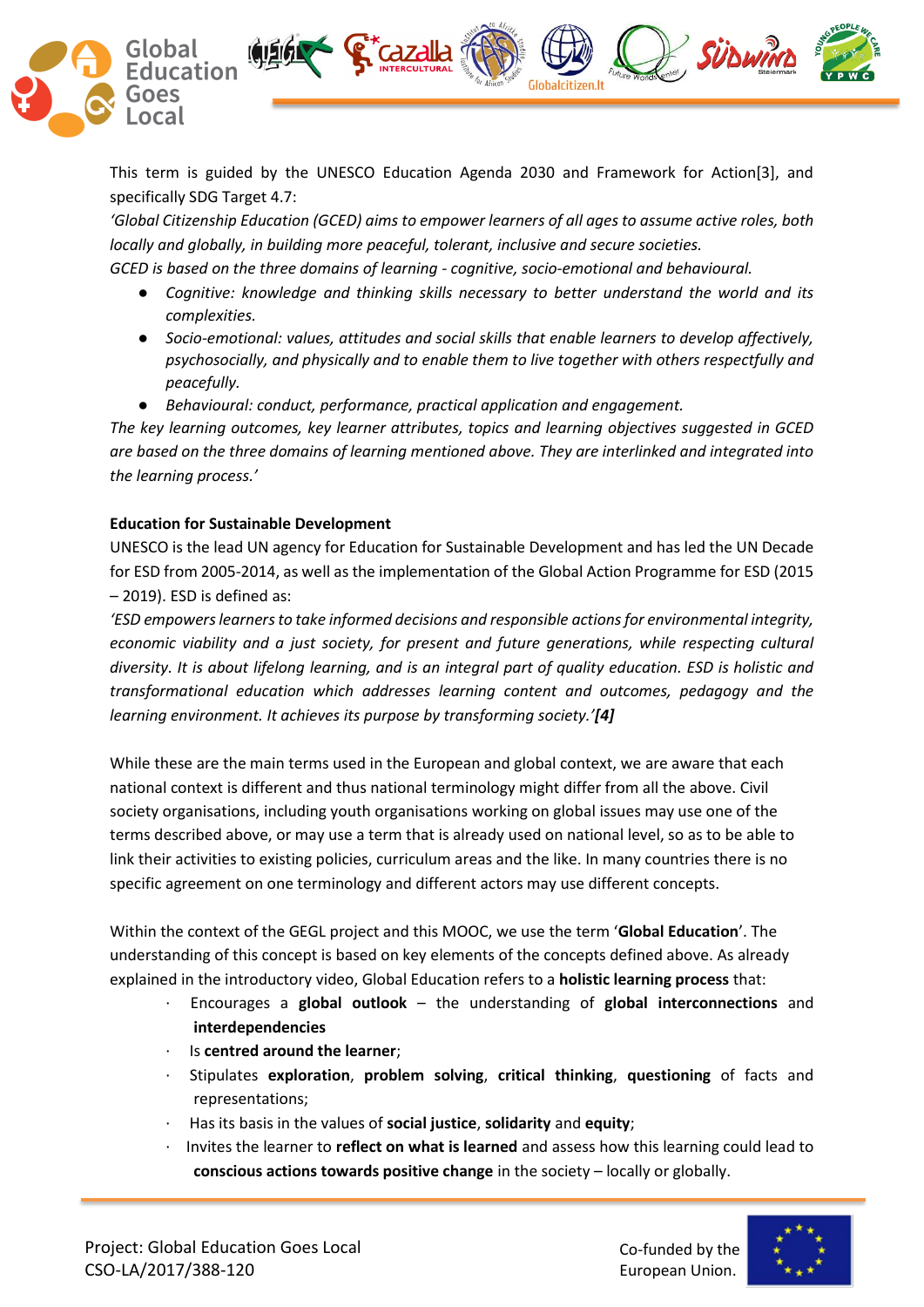

## **Useful Reading Material:**

- Global Citizenship in the Classroom A Guide for Teachers, Oxfam[:](https://www.oxfam.org.uk/education/resources/global-citizenship-in-the-classroom-a-guide-for-teachers) [https://www.oxfam.org.uk/education/resources/global-citizenship-in-the-classroom-a](https://www.oxfam.org.uk/education/resources/global-citizenship-in-the-classroom-a-guide-for-teachers)[guide-for-teachers](https://www.oxfam.org.uk/education/resources/global-citizenship-in-the-classroom-a-guide-for-teachers)
- · Global Education Guide, North South Centre of the Council of Europe[:](https://rm.coe.int/prems-089719-global-education-guide-a4/1680973101) <https://rm.coe.int/prems-089719-global-education-guide-a4/1680973101>
- · The Theory and Practice of Global Learning, Development Education Research Centre, Research Paper No.11[:](https://discovery.ucl.ac.uk/id/eprint/1492723/1/DERC_ResearchPaper11-TheTheoryAndPracticeOfGlobalLearning%5b2%5d.pdf) [https://discovery.ucl.ac.uk/id/eprint/1492723/1/DERC\\_ResearchPaper11-](https://discovery.ucl.ac.uk/id/eprint/1492723/1/DERC_ResearchPaper11-TheTheoryAndPracticeOfGlobalLearning%5b2%5d.pdf) [TheTheoryAndPracticeOfGlobalLearning\[2\].pdf](https://discovery.ucl.ac.uk/id/eprint/1492723/1/DERC_ResearchPaper11-TheTheoryAndPracticeOfGlobalLearning%5b2%5d.pdf)
- · Global Citizenship Education How Much Do We Care? CONCORD[:](https://library.concordeurope.org/record/1917/files/DEEEP-REPORT-2018-006.pdf) <https://library.concordeurope.org/record/1917/files/DEEEP-REPORT-2018-006.pdf>
- · The State of Global Education in Europe 2018[:](https://gene.eu/wp-content/uploads/State-of-Global-Education-2018.pdf) [https://gene.eu/wp](https://gene.eu/wp-content/uploads/State-of-Global-Education-2018.pdf)[content/uploads/State-of-Global-Education-2018.pdf](https://gene.eu/wp-content/uploads/State-of-Global-Education-2018.pdf)

## **Other Useful Links with Resources:**

- <https://www.coe.int/en/web/north-south-centre/global-education-resources>
- · <https://www.oxfam.org.uk/education/who-we-are/global-citizenship-guides>
- <https://en.unesco.org/themes/gced>
- <https://concordeurope.org/what-we-do/global-citizenship/>
- · <https://gene.eu/>

# [Task with embedded Padlet] A Global Education Mind Map

**Topic :** *Fast Fashion*. There are many fashionable clothes that are cheap and easy to find at many international retailers. These clothes look hip and cool for a short duration, after which they get tossed away.

Since Global Education is based on recognising and understanding global interdependencies along with our own role within the globalised world, please **create a global education mind-map** around the topic of '*fast fashion'*, structured into four (4) sections of:

- · *social impact* and social connections;
- · *environmental* impact and connection to environmental issues;
- · *economic* impact and interdependencies;
- · *distribution of power*/ reflection on roles and responsibilities of European citizens vis-àvis the chosen topic and its interdependencies